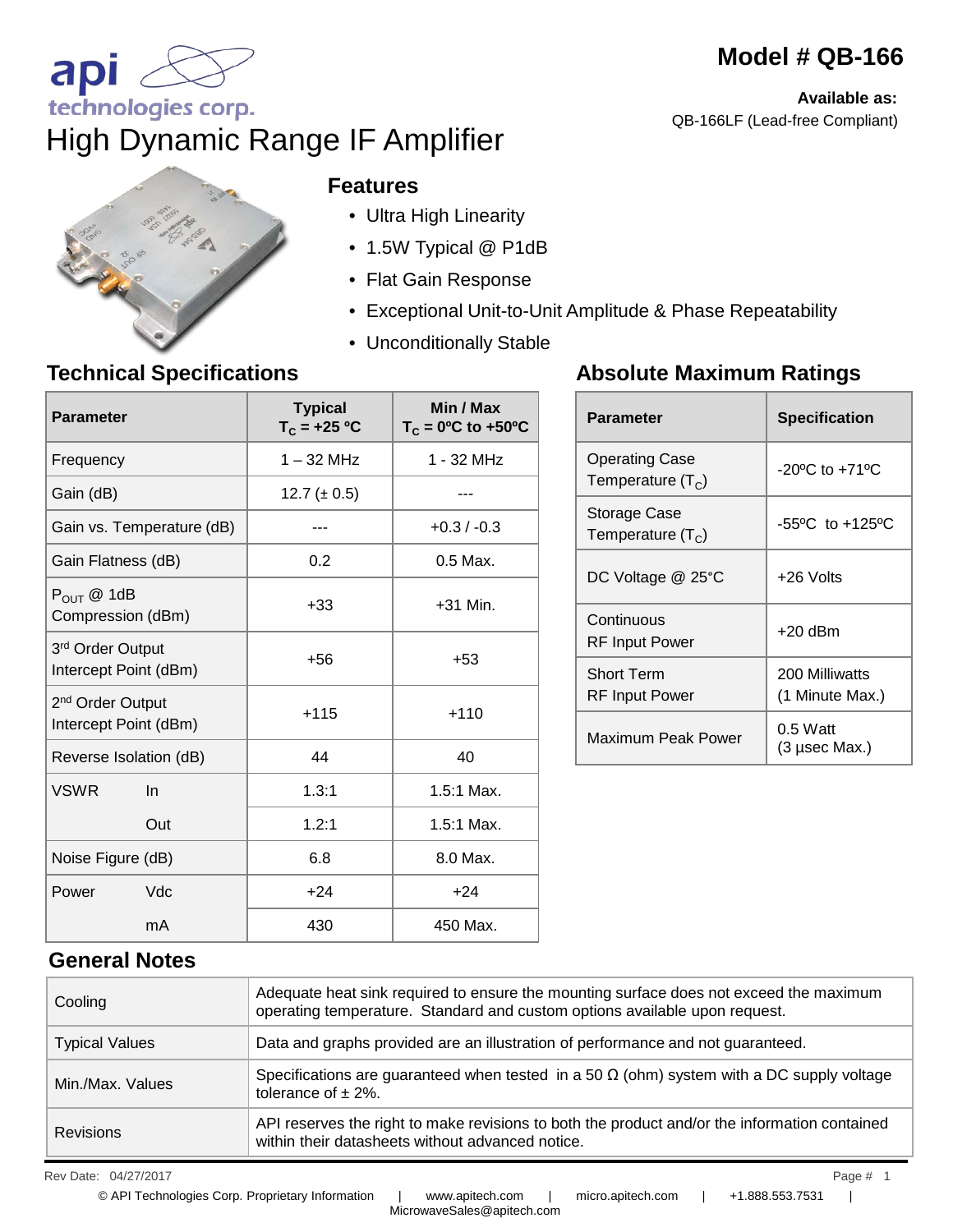

## **Typical Performance Graphs**

#### **Typical S-Parameter Data**

| FREQ.<br>MHz         | –– S11– –<br>dB                                                                             | Ang                                                                                  | –– S21– –<br>dB                                                    | Ang                                                                          | –– S12– –<br>dB<br>Ang                                                                                                                                       | dB                                                                                          | —— S22——<br>Ang                                                              |
|----------------------|---------------------------------------------------------------------------------------------|--------------------------------------------------------------------------------------|--------------------------------------------------------------------|------------------------------------------------------------------------------|--------------------------------------------------------------------------------------------------------------------------------------------------------------|---------------------------------------------------------------------------------------------|------------------------------------------------------------------------------|
| 12<br>20<br>30<br>32 | $-21.0$<br>-20.6<br>$-20.5$<br>$-20.5$<br>$-20.3$<br>$-20.2$<br>-19.6<br>$-18.4$<br>$-18.2$ | 6.7<br>$-7.4$<br>$-13.9$<br>$-17.4$<br>$-23.0$<br>-32.1<br>$-55.5$<br>-85.2<br>-89.9 | 128<br>128<br>12.7<br>12.7<br>12.7<br>12.7<br>12.7<br>12.7<br>12.7 | 179.5<br>172.0<br>167.6<br>165.5<br>161.3<br>155.1<br>1387<br>117.9<br>113.8 | 43.9 - 176.8<br>177.4<br>-43.9<br>174.1<br>-44.0<br>171.3<br>-44.1<br>169.8<br>-44.0<br>166.0<br>-44.1<br>152.8<br>-44.1<br>138.8<br>-44.1<br>132.6<br>-43.3 | $-24.1$<br>-24.6<br>$-24.9$<br>$-25.1$<br>$-25.5$<br>$-26.3$<br>$-28.6$<br>$-30.9$<br>-29.1 | $-177.0$<br>161.2<br>151.6<br>146.5<br>137.2<br>141.9<br>70.4<br>4.0<br>-6.7 |

Rev Date: 04/28/2017 Page # 2

© API Technologies Corp. Proprietary Information | www.apitech.com | micro.apitech.com | +1.888.553.7531 |

MicrowaveSales@apitech.com